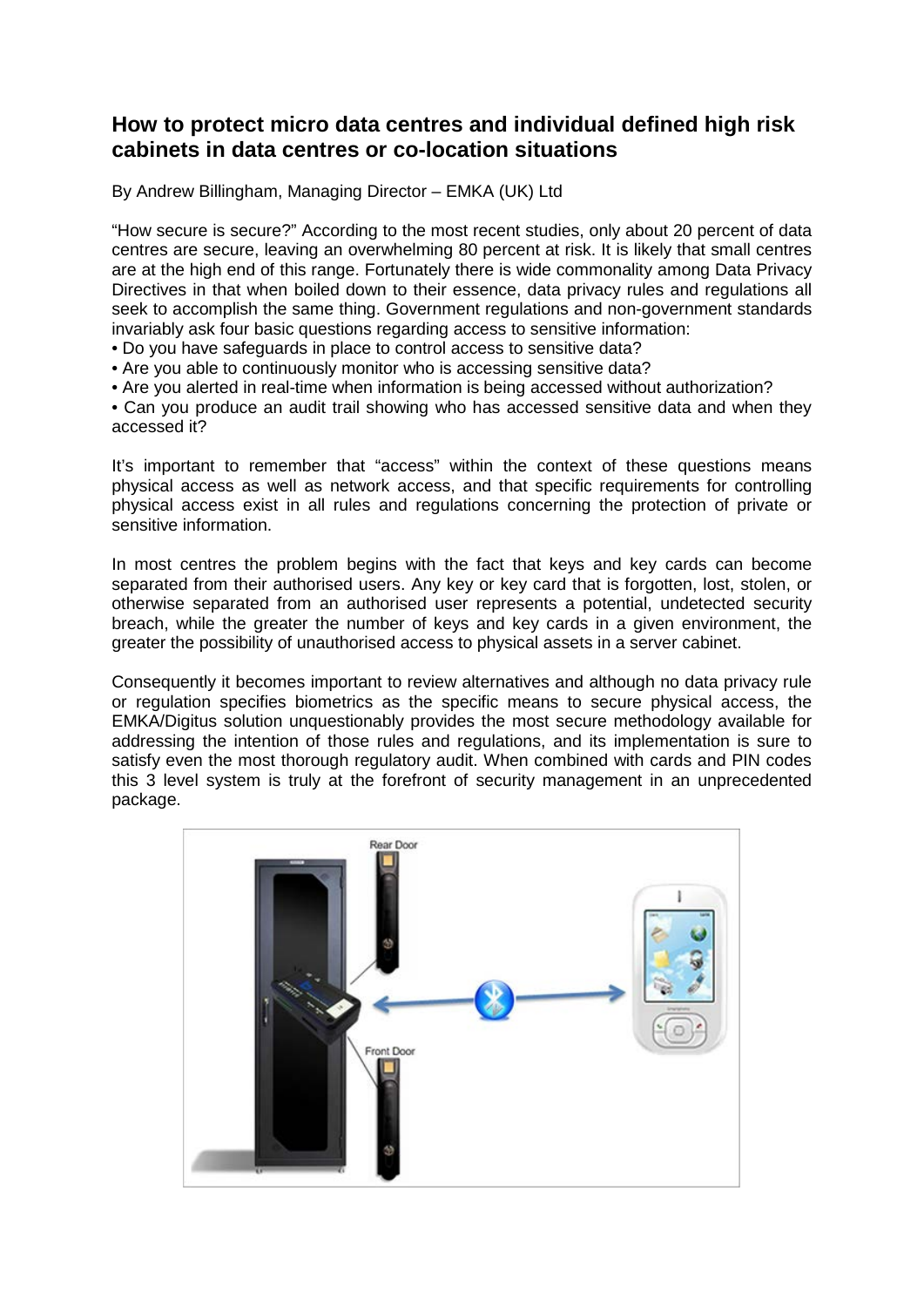The standing myth is that most threats of physical attacks come from outside the data centre; however, according to the Gabriel Consulting Group 2011 Data Centre Security Survey more than 60 percent of all malicious attacks on the data centre are by insiders. The people who are physical security threats, especially these insiders, have access to authorised cards, and sometimes other people's cards. Additionally an authorised person can misplace their card or have it stolen. In fact the Global State of Information Security Survey 2013 by PwC, CIO Magazine, and CSO magazine found that 42 percent say their organization has "an effective strategy in place and is proactive in executing the plan." However, on closer analysis, the same study found that only 8 percent of those respondents rank as truly secure.

It is to address exactly this large number of vulnerable standalone cabinets that the EMKA/Digitus Cabinet Sentry security locking system has been developed, using BioLock technology, to provide an extremely effective and efficient way of securing access to server cabinets using biometrics, iClass cards or proximity cards. The big advantage to Data Centre managers is the way that Cabinet Sentry brings biometric security to stand-alone data and control cabinets, also including vending machines, single cabinet data systems, vulnerable industrial controls, and especially for niche cabinets within larger establishments.

Cabinet Sentry can be used as a part of a networked system, or as a standalone product and is deliberately priced as a low cost solution since EMKA/Digitus believe that Data Centre Security is too important to be expensive.

This simple device of only 256 components in a compact 101.42mm x 51.46mm x 29.00mm package secures both front and back cabinet doors, offering a wide range of lock options working with EMKA based locks in networked or stand-alone configurations.

The EMKA/Digitus Cabinet Sentry is specifically designed for single cabinet use to secure both front and rear doors with biometric, proximity card and digital pin technologies as required. It is capable of managing up to 4 environmental sensors, e.g. temperature, humidity, air-flow, air pressure or water, and up to 4 variable sensor power outputs with either mains power + LAN or power over Ethernet (POE) connection. The Cabinet Sentry additionally features up to 2 auxiliary serial (RS232) inputs and may be integrated with 3rd party access control systems using its Wiegand output or via DAS-SQL so enabling 4G Bluetooth control by the Digitus dedicated mobile phone app.

Major Data Centre operators have long understood the need for physical access control on server cabinets, likewise in corporate facilities, where data stores are potentially exposed to a significant number of mission-critical employees, it is recognised that servers must be protected from thumb drive data theft and from theft of a server itself. Those same considerations apply to colocation facilities, which must also reassure customers that their servers are individually secure within a generally secured facility. Yet these server cabinets are rarely protected with the same level of security as facility doors. The most common method of physical access control at the server is to enclose it within a cage or cabinet featuring a mechanical keyed lock. Less common are enclosures that feature proximity readers. Both create significant risks.

As we have established, keys and key cards can be forgotten, lost, or stolen, and any key or key card separated from an authorised user represents a potential, undetected security breach. The only thing that's known for sure in cabinet access is that an authorised person's key or key card, but not necessarily the authorised person, opened the cabinet and of course this is where Cabinet Sentry is of value.

In addition while proximity readers offer an advantage over mechanical keyed locks in that they can produce audit trails, those audit trails are not indisputable. Again, they show only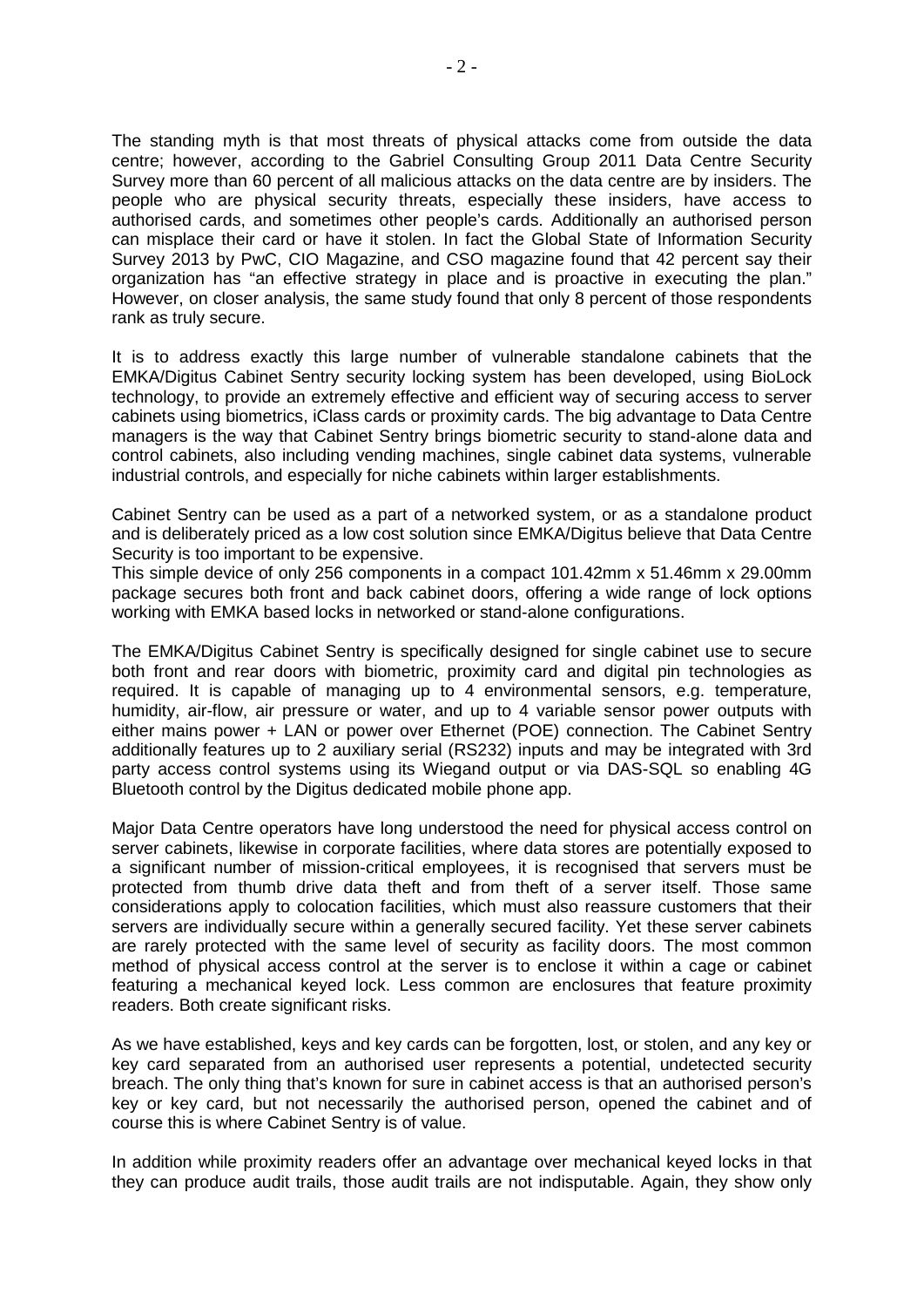which card opened the lock – but not whose hand held it. Cabinet Sentry bio-security technology defines that the actual individual was present.

The benefits of this biometric security include:-

• Simplified security administration. With biometric access control, administration is greatly simplified compared to the mixed-solution environment found in most data centres. There are no keys or key cards to assign, track, retrieve, and reassign.

• Reduced opportunities for breaches. Because biometrics eliminate the use of access enablers that can become separated from their authorised users, there are far fewer opportunities for security breaches. The authorised user absolutely must be present for access to be granted at any biometrically controlled checkpoint.

• Indisputable audit trail – which is especially of interest in demonstrating compliance with government regulations concerning data storage, biometric access control produces an indisputable audit trail.



We are all aware that the need to protect sensitive data has never been higher, from the perspective of both good business practice and regulatory compliance – and that applies to physical as well as to network access. Although it must be recognised that physical security does not guarantee compliance, and of course compliance does not guarantee physical security, nonetheless the EMKA/Digitus approach offers peace of mind in that the traditional multi-layered perimeter approach has focused predominantly on the outside levels of perimeter defence:

- Keeping out "undesirables"
- Maintaining a clear zone between the outer perimeter and the reception area
- Gatekeeping at reception